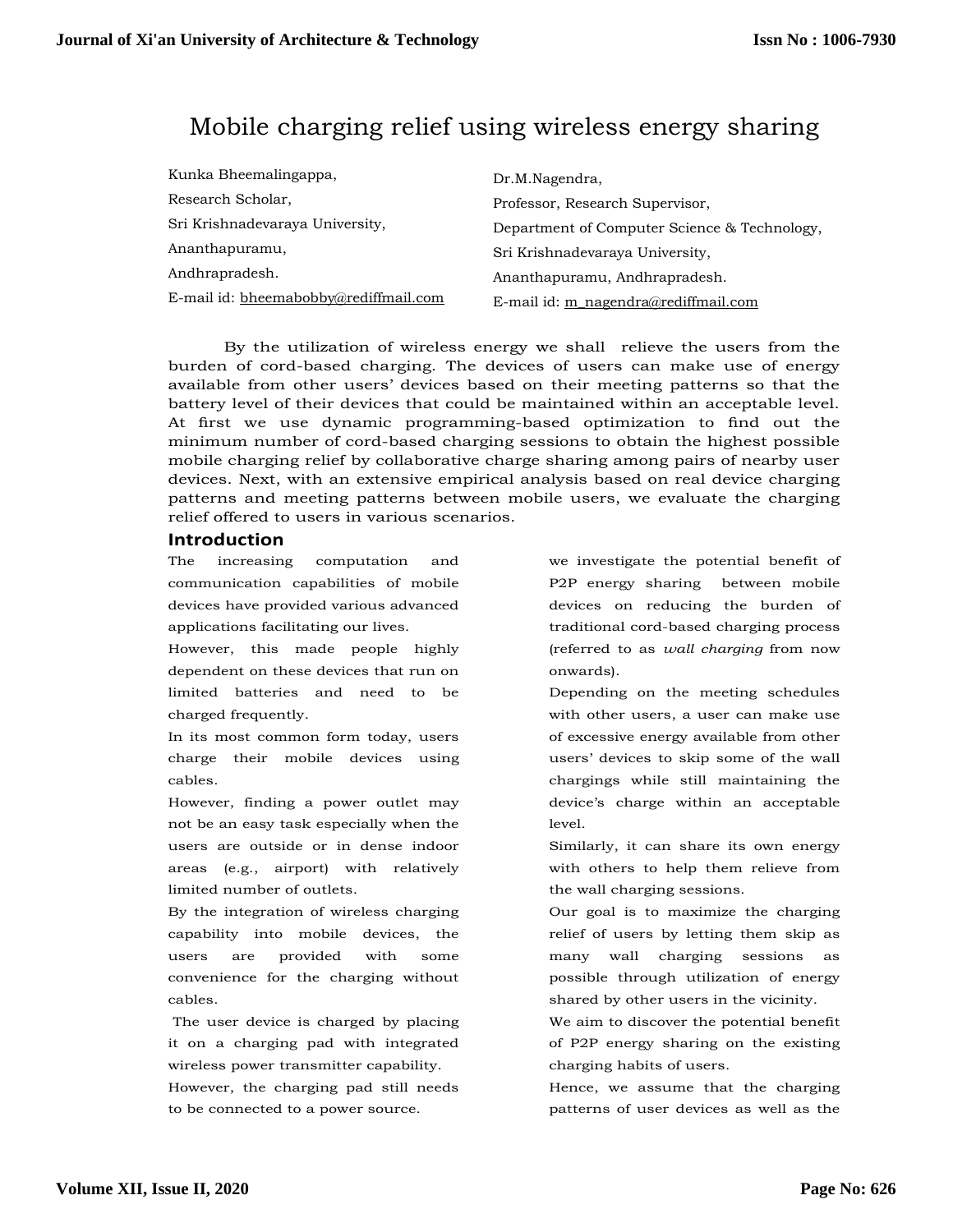timing and durations of their meetings with other users (from which shareable **Related work**

Most of the users charge their devices opportunistically with short charging sessions and more frequently than they really need to keep their devices with as much power as possible.

- The proposed *collaborative charging*  scheme aims to benefit from the current charging habits of users.
- Thus, in order to understand to what extent collaborative charging offers relief(i.e., percentage of reduction in the number of wall chargings) ,
- We find out the optimum relief users could have obtained with *conservative*

| <b>Notation</b>         | Description                     |  |  |  |  |
|-------------------------|---------------------------------|--|--|--|--|
| $\delta$ (i)            | <i>i</i> th charging session of |  |  |  |  |
| $\mathcal{C}_{0}^{(1)}$ | user.                           |  |  |  |  |
| $\delta$ (i)            | i th discharging session of     |  |  |  |  |
| $\overline{d}$          | user.                           |  |  |  |  |
|                         | Total energy gained by          |  |  |  |  |
| $\delta$ c[t]           | user A during wall              |  |  |  |  |
|                         | charging in t th decision       |  |  |  |  |
|                         | block.                          |  |  |  |  |
|                         | Total energy lost by            |  |  |  |  |
| $\delta d[t]$           | user A during                   |  |  |  |  |
|                         | discharging in t th             |  |  |  |  |
|                         | decision block.                 |  |  |  |  |
| S<br>$A \rightarrow B$  | The energy shared               |  |  |  |  |
|                         | from A to B during the t        |  |  |  |  |
|                         | th decision block.              |  |  |  |  |
| 1                       | Starting charging level         |  |  |  |  |
|                         | attribute of a charging         |  |  |  |  |
| S                       | or discharging session.         |  |  |  |  |
| 1                       | Ending charging level           |  |  |  |  |
| $\epsilon$              | attribute of a charging         |  |  |  |  |
|                         | or discharging session.         |  |  |  |  |
|                         | Minimum acceptable              |  |  |  |  |
| l<br>min                | energy level of user            |  |  |  |  |
|                         | devices.                        |  |  |  |  |
|                         | Initial charge level of         |  |  |  |  |
| init                    | the user.                       |  |  |  |  |
| X(t)                    | Charging decision               |  |  |  |  |
| А                       | variable for user A in t th     |  |  |  |  |
|                         | decision block.                 |  |  |  |  |

energy amounts could be derived) are known in advance.

*charging* without depleting energy in their devices.

- In conservative charging, we find out the minimum number of wall charging sessions that could have been sufficient to maintain power for a user based on the user's own charging pattern.
- In collaborative charging, however, we allow both sharing and receiving of energy between users and try to minimize the total number of wall charging sessions for a pair of users.
- We exploit dynamic programming approach to find out the optimal charging schedules for both cases.

|                           | Matrix that stores the                                 |  |  |  |  |
|---------------------------|--------------------------------------------------------|--|--|--|--|
| D                         | number of wall chargings                               |  |  |  |  |
|                           | required for each charge                               |  |  |  |  |
|                           | level by every decision                                |  |  |  |  |
|                           | block.                                                 |  |  |  |  |
|                           | Matrix that stores the                                 |  |  |  |  |
|                           | index of the <i>D</i> matrix from                      |  |  |  |  |
| T                         | which the corresponding D                              |  |  |  |  |
|                           | matrix entry is derived.                               |  |  |  |  |
|                           | The total unplugged time                               |  |  |  |  |
| U                         | of user A in t th decision                             |  |  |  |  |
| $\overline{A}$            | block.                                                 |  |  |  |  |
|                           | The meeting event                                      |  |  |  |  |
| M<br>A,B                  | between users A and B in t                             |  |  |  |  |
|                           | th decision block.                                     |  |  |  |  |
| T                         | The speed of energy                                    |  |  |  |  |
|                           | transfer between users.                                |  |  |  |  |
| $rac{s}{T}$               | The efficiency of energy                               |  |  |  |  |
| F.                        | transfer.                                              |  |  |  |  |
| $\boldsymbol{n}$          | Number of charging                                     |  |  |  |  |
| A                         | sessions of user A.                                    |  |  |  |  |
|                           | User A's charging relief                               |  |  |  |  |
| $R$ (B)<br>$\overline{A}$ | from collaborative                                     |  |  |  |  |
|                           | charging with user $B$ .                               |  |  |  |  |
|                           |                                                        |  |  |  |  |
|                           |                                                        |  |  |  |  |
| $J(R \quad (u i))$        | Energy saving with                                     |  |  |  |  |
|                           | charging skip pattern<br>associated with $R A (u i)$ . |  |  |  |  |
|                           | Preference list of user A to                           |  |  |  |  |
| P[A]                      | be matched with other users                            |  |  |  |  |

We use the following notations: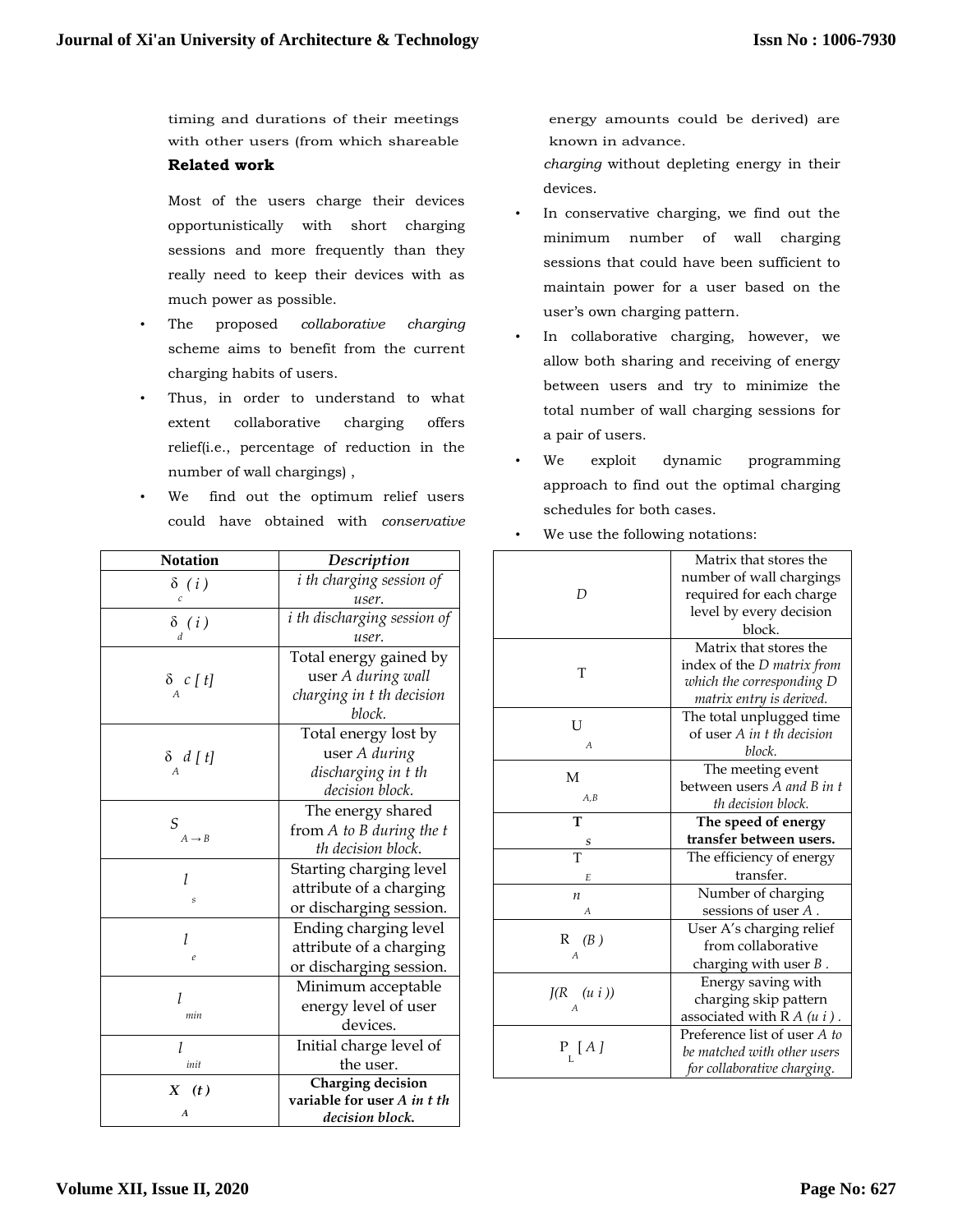# **Problem Statement**

We define the problem and provide the necessary notation towards its solution.

A *charging pattern* of a user device consists of alternating charging and discharging sessions.

Let δ*<sup>c</sup>* and δ*<sup>d</sup>* denote the set of all charging and discharging sessions for a user, respectively:

*δ<sup>c</sup>* = {*δ<sup>c</sup> (*1*), δc(*2*), ... , δ<sup>c</sup> (n)*} *δd* = { $\delta d$  (1*)*,  $\delta d$  (2*)*,..., $\delta d$  (*n*} where, *δd* (*i*)*.l*<sub>s</sub> = *δc*(*i*)*.l*<sub>e</sub>,  $\forall i \in \{1, ..., n\}$  and  $\delta_c(i+1)$ *.l*<sub>s</sub> =  $\delta_d(i)$ *.l*<sub>e</sub>, $\forall$  *i* ∈ {1 *...(n* − 1*)*}

We define the time from the start of one wall charging to the start of next one as a *charging cycle*. Here, each (*δc*(*i*), *δd*(*i*)) represents a charging cycle with one charging and one discharging session. The attributes *l<sup>s</sup>* and *l<sup>e</sup>* represent the starting and ending charge levels (integers in [0–100]) for each of these periods.

We consider that when a mobile user meets another mobile user, they can exchange energy between each other wirelessly.

Recent studies have shown that mobile devices could easily be equipped with necessary hardware and software support to realize this.

We assume that the users know each other and are interested in sharing their excessive energy with their friends nonintrusively.

That is, they do not want to change their regular movement patterns and their own usage of the device.

The amount of energy that could be exchanged depends on several factors including transfer speed, efficiency, duration of their meeting, maximum shareable energy by the sender without causing it have less than an acceptable energy level and the available capacity in the receiver.

That is, they do not want to change their regular movement patterns and their own usage of the device.

The optimization problem is studied for two different cases :

(i) conservative charging

(ii) cooperative charging

Fig. 1 shows example charging patterns for two different users for a certain time frame.

Depending on the applications that are running on the device the discharging rate might vary at different times. Note that in some charging sessions there could be some idle charging duration in which the device stays plugged after being fully charged (e.g., overnight charging).

Similarly, depending on the equipment used for charging or due to the active usage while charging, the charging of the device could happen at different rates.

Fig1: Charging patterns and decision points of two users

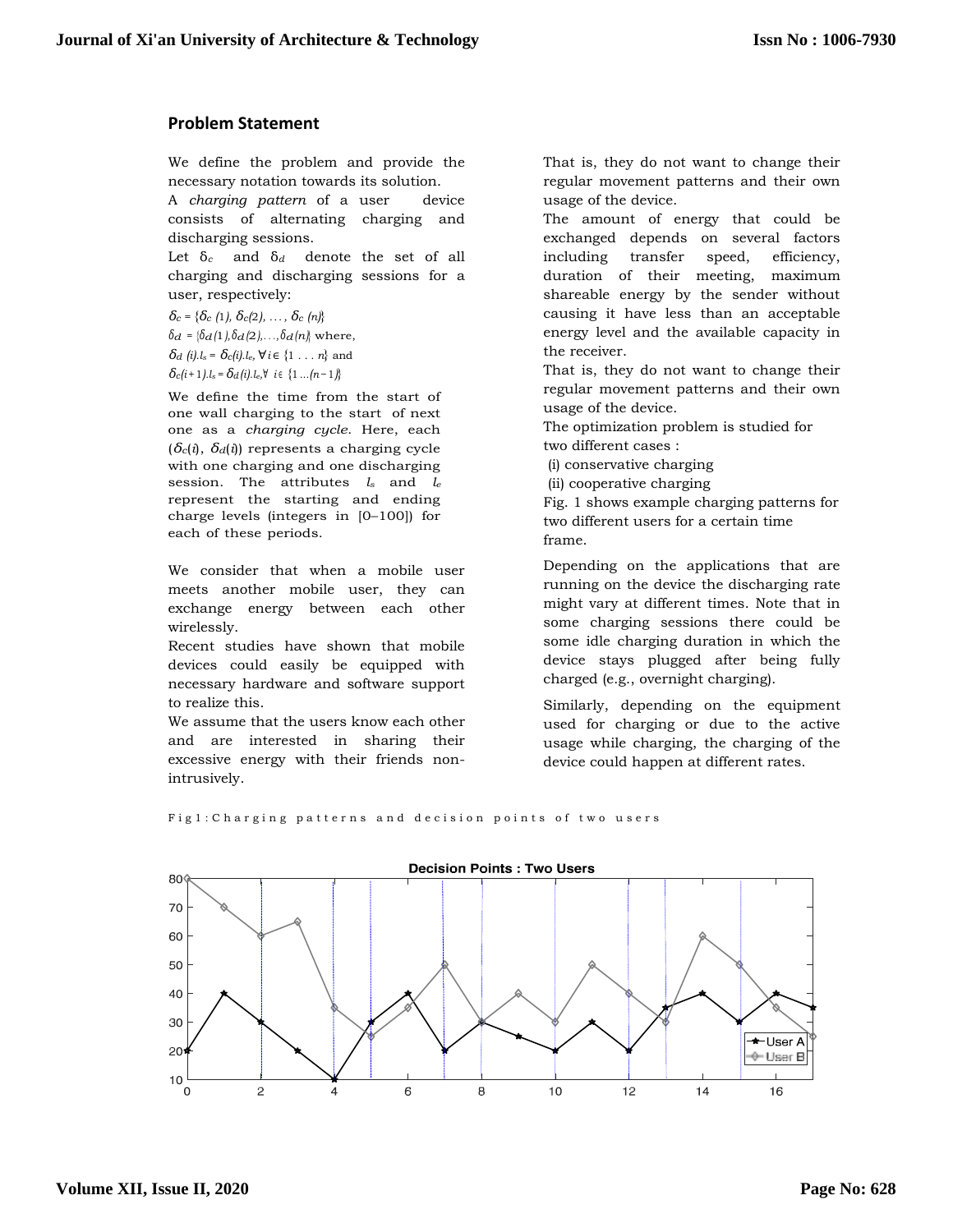## **Conservative charging**

The conservative charging problem here is defined as follows:

Given an existing charging pattern of a user, What is the minimum number of wall charging instances that would be sufficient for the user device while keeping the same device functionality<sup>\*</sup> and charging habits?

In such scenario, the only way a user may try to skip some of its wall chargings is purely by benefiting from the unnecessarily frequent charging in its own charging schedule.

We formulate the problem using decision points that occur at the beginning of each charging cycle.

Decision points divide a given user charging pattern into blocks of time periods known as decision blocks .

Each block starts with the start of a charging session for a user and ends with the completion of a discharging session.

## **Cooperative charging**

In this case, users are allowed to both send and receive energy between each other. Therefore, the optimal skipping pattern has to be determined considering the amount of energy that will be exchanged between users.

The decision points (i.e., start of charging cycles) coming from both users will form decision blocks with partitioned charging cycles of users.

Moreover, some decision points might divide a charging session of a user into two or more parts.

The set of decision points that come from both users in Fig. 1 is  $D = \{0, 2, 4, 5, 7, 8, 10, 12,$ 13, 15}, which is  $D_A \cup D_B$ .

When a decision point causes a split in the charging session of a user, since we assume skipping of wall chargings completely (i.e., no partial skipping allowed), The skip decision made for a portion of a wall charging inside a decision block should match with the decision made for

In this case, since there is a single user, each decision block corresponds to an individual charging cycle of the user.

• For user A's charging pattern shown in Fig.1,there are six decision blocks with starting times  $D = \{0, 4, \ldots\}$  $7, 10, 12, 15$ .

Similarly, for user B, there are five decision blocks with starting times  $D = \{ 2, 5, 8, 10, 13 \}$ 

Assume that there are n decision blocks and let δ<sub>c</sub>  $[t]$  and δ<sub>d</sub>  $[t]$  denote the total energy gained (i.e.,  $\delta_c$  ( t ). l e –  $\delta_c$  ( t ). l s ) during wall charging and total energy lost (i.e.,  $\delta_d$  ( t ). l e −  $\delta_d$  ( t ). l s ) during dis- charging throughout the t th decision block.

The objective function in conservative charging is then formally described as: min n  $t=1$  X t (1) subject to D t . le =  $(D t \cdot l_s + \delta_c |t| X t - \delta_d |t|)$ ,  $∀ t ∈ [1, n]$  (2) D t . le ≥l min,  $∀ t ∈ [1, n]$ (3)  $D \ 1 \ . \ 1_s = \delta_c (1) \ . \ 1_s \quad (4)D \ t+1 \ .1 \ s = D \ t \ .$ le  $\forall$  t ∈ [1, (n −1)] (5) where, l<sub>min</sub> is the minimum acceptable level (e.g.,  $1\%$ ) and X t is the charging decision variable  $\in \{0,1\}$ , with 0 meaning the current charging session is skipped.

the remaining portion of the same wall charging

in the next decision points.

In order to reach the optimal skipping solution that maintains this, for every such decision point, both results (skipping or not) have to be stored until the split of a charging period with decision points is over and only the optimal one should be picked.

The splitting of a charging session can create different types of decision blocks based on which the solution is modeled:

• Full( u ) : The decision block contains the entire charging session of the user u .

• First\_Split( u ) : The decision block contains only the beginning portion of the split charging session of the user u .

• Mid\_Split( u ) : The decision block contains neither the start nor the end of the user u 's charging session but has a middle part.

• Last\_Split( u ) : The decision block contains only the ending portion of the split charging session of the user u .

For example, in Fig. 1 , the third decision block (i.e., from time 4 to 5) is First  $\Box$  Split(A) and the next one (i.e., from time 5 to 7) is Last \_ Split( A ) and Full( B ).

It is possible that a decision block can only include discharging session for a user (e.g., user B in third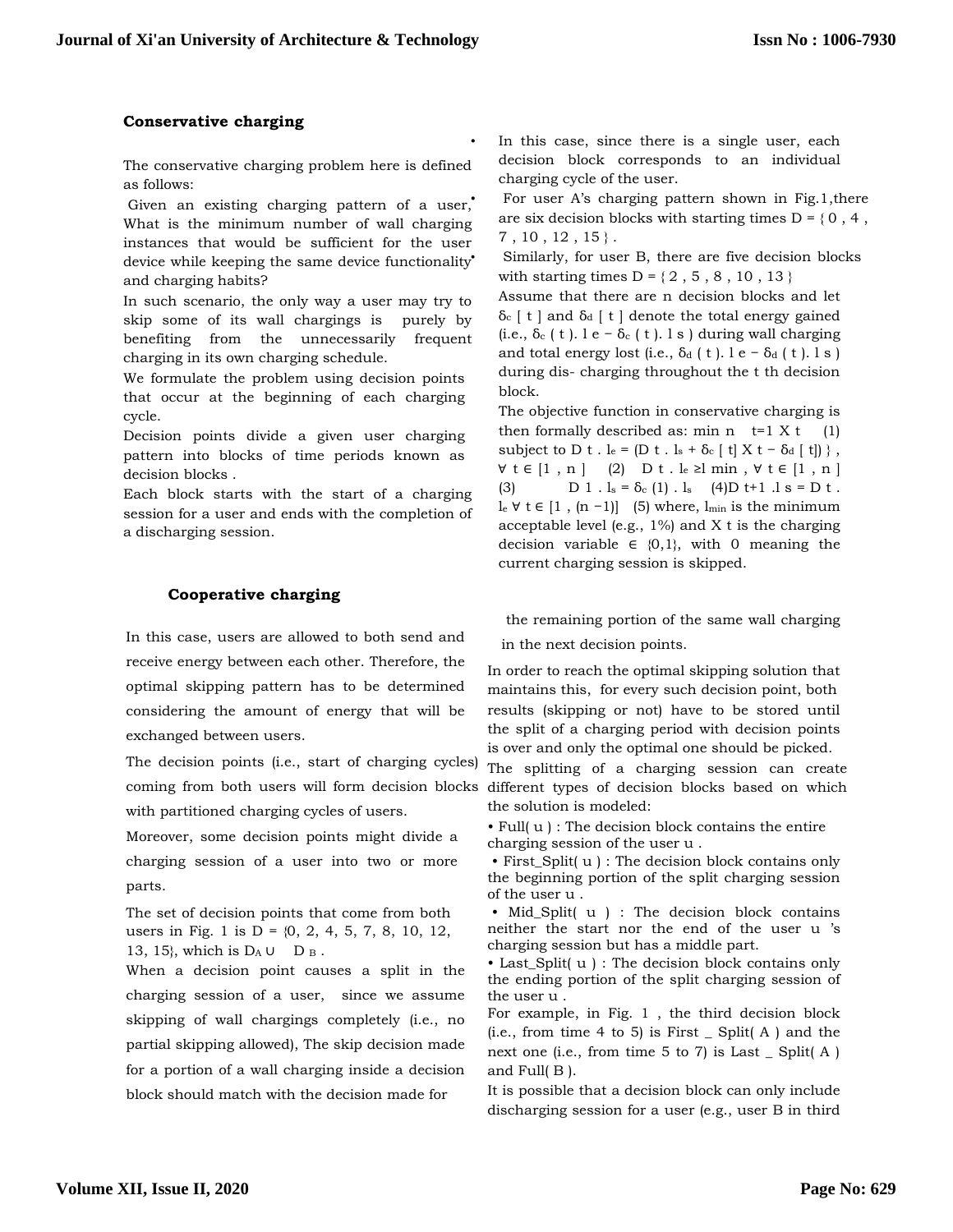|             | Full/None    | First-Split       | Mid-Split          | Last-<br>Split    |
|-------------|--------------|-------------------|--------------------|-------------------|
| Full/None   | (0, 0)       | (0, X B t)        | (X B t, X)<br>B(t) | (X B t,           |
| First-Split | (0, XA t)    | N/A               | N/A                | (X B t, X)<br>A t |
| Mid-Split   | (XA t, XA t) | N/A               | N/A                | N/A               |
| Last-Split  | (XA t, 0)    | XAt, X<br>$B t$ ) | N/A                | N/A               |

decision block). Such blocks could be considered for users like a Full split with no charging.

Moreover, some of the combinations of these block types for a pair of users is not possible. For example, while there is a First  $\angle$  Split(A ), there cannot be a Mid  $\_$  Split( $B$ ).

In Table 1 , we provide (source, destination) index assignments at the fourth dimension of D matrix with different decision block type combinations.

**Table1:**(Source, destination) index assignments for D matrix's fourth dimension based on charging decisions of users with different types of decision blocks.

The valid combinations have to be carefully analyzed towards the solution.

## **Dynamic programming**

We use a dynamic programming based approach to find out the optimal charging pattern in both problems.

At each decision point, the algorithm tries to recursively find the best charging levels that will result in the minimum number of wall chargings for each user.

#### **Optimization for cooperative charging**

In this case, a two dimensional D matrix is considered where the first dimension represents the decision points and the second dimension represents the charge level for the user of interest.

The algorithm takes the list of wall charging amounts ( $\delta_c$  []), and the list of discharging amounts  $(\delta_d)$  []) for the user as a parameter. l init is the initial charging level for the given charging pattern. For example, for A's pattern in Fig. 1 , l init is 20%. Values from  $D$  [0][ 1 min ] to  $D$  [0][0] is initialized to 0 because it is ensured that each of these charging levels could be achieved at the beginning without any wall charging. All other values in D matrix are initialized to some very high integer value.

Let  $\delta_A$  c [ t] and  $\delta_A$  d [ t] denote the total energy gained by user A during wall harging and total energy lost by user A during discharging throughout the t th decision block.

Moreover, let  $SA \rightarrow B$  t denote the energy shared from A to B during the t th decision block and  $T_E$ denote the efficiency of transfer.

The objective unction in cooperative charging is then formally described as:

min n t=1  $X_A$  t +  $X_B$  t **(6)** 

subject to D A t+1  $.l_e = D A t .l_s + \delta A c$  [ t]  $X_A t - \delta A d$  $[t] + T_E S_{B \to A} t - S_{A \to B} t$  **(7)** 

D<sub>B</sub> t+1  $.l_e$  = D<sub>B</sub> t  $.l_s$  +  $\delta$ B c | t| X<sub>B</sub> t − $\delta$ B d | t| + T<sub>E</sub> S  $A \rightarrow B$  t  $-S$   $B \rightarrow A$  t **(8)** 

D k t .l<sub>e</sub> ≥l min  $\forall$  t ∈ [1, n ],  $\forall$  k ∈ {A, B } **(9)** D k 1 .l<sup>s</sup> = δk c (1) .l<sup>s</sup> ∀ k ∈ { A, B } **(10)**

D k t+1 .ls = D k t .le  $\forall$  t ∈ [1, (n -1)],  $\forall$  k ∈ {A, B } **(11)**

where, l min is the minimum acceptable level (e.g., 1%) and  $X_A$  t, and  $X_B$  t  $\in \{0,1\}$  are the charging decision variables for A and B , respectively, with 0 meaning the current charging session is skipped.

> The solution includes two matrices: D and T. D matrix stores the integer value that represents the number of wall chargings required for each charge level by every decision block and T matrix stores the index of the D matrix from which that value is derived.

The details of the dynamic programming based solution for the conservative charging is shown in Algorithm 1 .

The main principle on which the algorithm works is, for each charge level (i.e., from 0 to 100) at each decision block ( D t ),

it finds out what charge level could be reached by either decision (skipping  $(X t =$ 0) or not  $(X_t = 1)$ 

and updates the number of wall chargings at that level with the smallest ever seen as long as it is more than the mini- mum acceptable level and less than 100%.

Note that if the smallest wall charging count is achieved with a skip from previous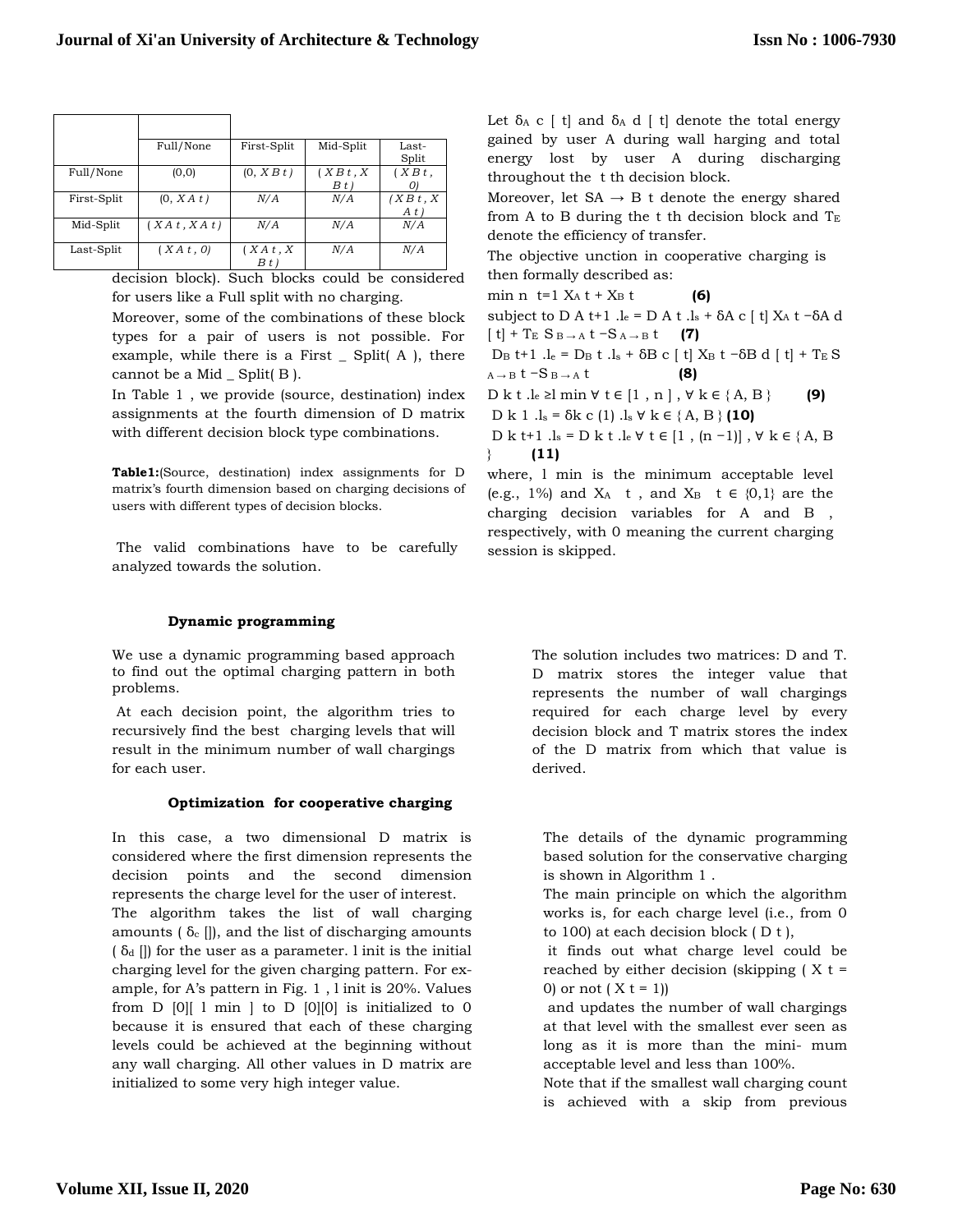We start at the last decision block and get the index with the minimum number of

Each position in D matrix is associated with

If the value in current index of D matrix has increased compared to its previous value, then the wall charging session at that decision block is used, otherwise

charging sessions from D matrix.

its previous cell using T matrix.

skipped.

decision point, the number of wall chargings from previous decision point is transferred.

On the other hand, if the wall charging in that decision block is used, the number of wall chargings from previous decision point is incremented by 1 and used in the update. The same logic is applied recursively for all charging cycles to find the optimal skip sequence at the end.

Once the algorithm finishes, we apply a general solution read- out approach to find the actual wall charging sessions used.

## **Algorithm 1:**

1 **Input**:  $\delta_c$ : Charging amounts;  $\delta_d$  : discharging amounts

2 **Output**: Number of minimum wall charging sessions for the user

```
3 for each decision block Dt do
```


## **Optimization for cooperative charging**

In cooperative charging, in order to increase the overall charging relief for users, they consider exchanging energy between each other.

However, for each energy exchange opportunity within the decision blocks,

The amount of actual energy exchange amounts should be decided to obtain the optimal charging pattern at the end.

The energy exchange between users can potentially happen when they actually meet and are not charging.

Hence, the amount of energy that could be shared between these devices will be determined by their meeting and charging patterns as well as their charging decisions.

If both users decide to skip their charging session in the decision block,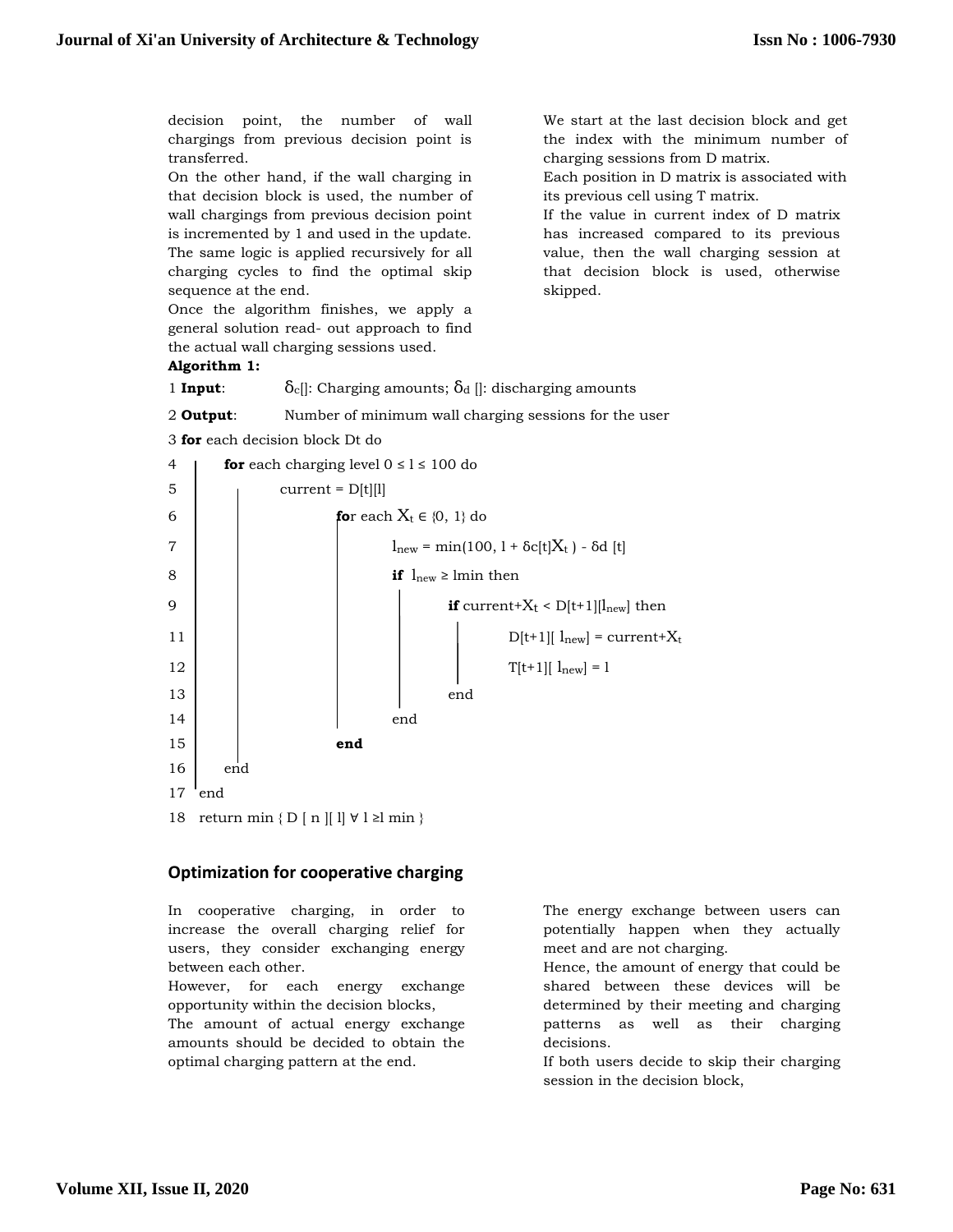the energy exchange opportunity duration will be equal to the total meeting duration. However, if one of the users decides to use its wall charging in that decision block, that portion of their meeting has to be

excluded as we assume it is not practical to exchange energy for users while being charged.

Let U*<sup>A</sup>* t denote the total unplugged time of user A in decision block  $t \in \{1, 2, \ldots, n\}$ .

The charging session in a decision block will always be earlier than the discharging session within the block by definition of blocks. U*<sup>A</sup>* t should be either from the start of charging till the end of discharging or from the start of discharging till its end depending on the charging decision.

Let U*<sup>A</sup>* t denote the total unplugged time of user A in decision block  $t \in \{1, 2, \ldots, n\}$ .

The charging session in a decision block will always be earlier than the discharging session within the block by definition of blocks.

U*<sup>A</sup>* t should be either from the start of charging till the end of discharging

or from the start of discharging till its end depending on the charging decision.

The details of the dynamic programming based solution for cooperative charging is presented in Algorithm 2 .

The algorithm takes the list of all wall charging and discharging events with amounts,

start and end times and finds out the minimum wall charging sessions needed to keep the both devices always more than l Note that there are multiple energy exchanges

between users in order to get to the optimal point.

As the decision blocks do not correspond to the actual individual charging cycles of users,

the skipping decisions for each decision block have to be converted to the skipping pattern for charging cycles.

From Fig. 2 and Table 4 , we can deduce the original charging decision sequence for user A and user B shown in Table 3 .

This results in a total of 5 skips for both nodes, showing the advantage of cooperative P2P sharing over conservative case.

min . The algorithm covers all four possible charging decision cases for a pair of nodes and finds out the maximum duration that could be used for energy exchanges. Table 2 shows the optimal charging

decision results for both cases.

| Conservative | A's decisions        |   | $\mathbf{1}$ | -1         | $\Omega$ |            |     |
|--------------|----------------------|---|--------------|------------|----------|------------|-----|
|              | <b>B's decisions</b> | 0 |              |            | 0        |            | N/A |
| Cooperative  | A's decisions        |   |              | $^{\circ}$ |          | $^{\circ}$ |     |
|              | <b>B's decisions</b> | 0 |              | 0          |          |            | N/A |

**Table 2:** optimal charging decisions for each scenario

In conservative case, decision blocks consist of charging cycles. In collaborative charging the number of decision blocks is more than the actual charging cycles. Table 3 shows the actual decisions made for each decision block in collaborative charging. In conservative scenario, the results show that node A could have skipped 4 th and 6 th charging blocks,

while node B could have skipped its 1 st and 4 th blocks (skipping 1 st and 3 rd would also be optimal).

This results in a total of 4 skips for both nodes. In cooperative charging scenario, out of 10 decision blocks, user A is able to skip 6 of them.

However, not all of these are independent decisions as well as some of these decision blocks with skip decisions have only discharging.

Thus, there is no skipping of actual charging. Similarly, for user B, 7 of them can be skipped

To achieve that both node A and B share energy between each other and receive energy from each other.

Fig. 2 shows the charging patterns after the optimal skips are done.

Here, we assume that when a user skips a wall charging, a minimal/zero discharge happens during that duration in this example,

however, a discharge could have been applied with an average discharging rate during a skipped charging sessions and algorithms could be updated accordingly. We have used the following methodology to merge the charging and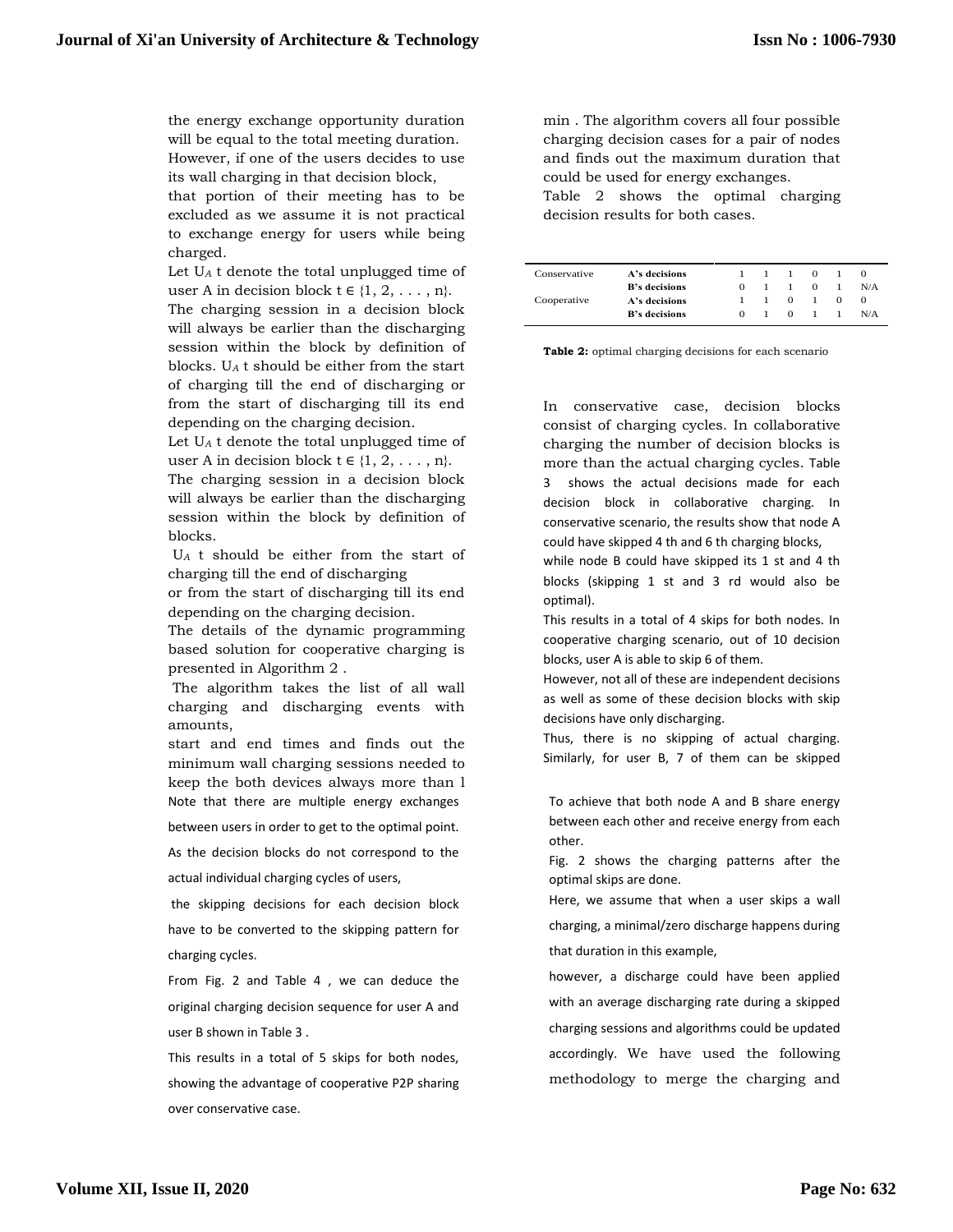meeting patterns of users from different datasets. **Algorithm 2:** Cooperative charging decision pattern algorithm. **1. Input:**  $\delta_{\mathbf{c}}[/\delta_{\mathbf{d}}[]$ : Charging/discharging amounts; *M*[]: meeting patterns **2. Output:** Number of minimum total charging sessions for both users. **3. for** *each decision block D t* **do 4.** *for each charging level* $0 \le \mathbf{l}_A \le 100$  **do**  $(c \land c \land c) \leftarrow$  Decide the charging types for both users **5.**  $\vert$  **for** *each charging level*  $0 \le \mathbf{1} \le \mathbf{100}$  **do 6.**  $\vert$  **for**  $\vert$  **for**  $\vert$  *k*<sub>At</sub>,  $X$ <sub>*Bt*</sub> $)$  *case* **do 7.**  $\begin{bmatrix} \phantom{\int} \end{bmatrix}$  **I** *A,B*<sub>*t*</sub> ← **Max** duration for energy exchange with (*c A*, *c B*) **8.** (*sc*, *dt*) ← Fourth dimension indexes based on current case **9. for**  $\operatorname{each} 0 \le k \le 1$  *A*,*B* t **do 10.**  $\left| \int_0^{\pi} \right| \left| \int_0^{\pi} \right| \to A = \min(100, l_A + \delta_{A} c |t| X t) - k^* T s - \delta_{A} d |t|$ **11.**  $\begin{vmatrix} \cdot & \cdot & \cdot \\ \cdot & \cdot & \cdot \end{vmatrix}$   $\begin{vmatrix} - & B \cdot \sin(100, l_B + \delta_{Bc} [t] X t) + (\mathbf{k}^* \mathbf{T} S^* \mathbf{T} E) - \delta_{Bd} [t] \end{vmatrix}$ **12.** ←− *A* = min(100, *l A* + δ*A c* [t] *X t* ) + (k\* T *S* \* T *E* ) - δ*A d* [t] **13.**  $\begin{bmatrix} \phantom{-} \\ \phantom{-} \end{bmatrix}$   $\begin{bmatrix} B = \min(100, l \cdot B + \delta B c \, [t] \, X \, t) - k^* \, T \, S - \delta B d \, [t] \end{bmatrix}$ **14. for**  $\{ [A, I] \in \{ (-A, -B), (-A, -B) \}$  **do 15. if** *l A* ≥ *l* min *and l B* ≥ *l* min **then 16.**  $\begin{bmatrix} \phantom{i} \end{bmatrix}$   $\begin{bmatrix} \phantom{i} \end{bmatrix}$   $\begin{bmatrix} \phantom{i} \end{bmatrix}$   $\begin{bmatrix} \phantom{i} \end{bmatrix}$   $\begin{bmatrix} \phantom{i} \end{bmatrix}$   $\begin{bmatrix} \phantom{i} \end{bmatrix}$   $\begin{bmatrix} \phantom{i} \end{bmatrix}$   $\begin{bmatrix} \phantom{i} \end{bmatrix}$   $\begin{bmatrix} \phantom{i} \end{bmatrix}$   $\begin{bmatrix} \phantom{i} \end{bmatrix}$   $\begin{bmatrix} \phantom{i} \end{$ **17.**  $\begin{bmatrix} \n\end{bmatrix}$   $\begin{bmatrix} \n\end{bmatrix}$   $\begin{bmatrix} \n\end{bmatrix}$   $\begin{bmatrix} \n\end{bmatrix}$   $\begin{bmatrix} \n\end{bmatrix}$   $\begin{bmatrix} \n\end{bmatrix}$   $\begin{bmatrix} \n\end{bmatrix}$   $\begin{bmatrix} \n\end{bmatrix}$   $\begin{bmatrix} \n\end{bmatrix}$   $\begin{bmatrix} \n\end{bmatrix}$   $\begin{bmatrix} \n\end{bmatrix}$   $\begin{bmatrix} \n\end{bmatrix}$   $\begin{bmatrix} \n\end$ **18.**  $\begin{vmatrix} \cdot & \cdot & \cdot \\ \cdot & \cdot & \cdot \\ \cdot & \cdot & \cdot \end{vmatrix}$   $\begin{vmatrix} \cdot & \cdot & \cdot \\ \cdot & \cdot & \cdot \\ \cdot & \cdot & \cdot \end{vmatrix}$   $\begin{vmatrix} \cdot & \cdot & \cdot \\ \cdot & \cdot & \cdot \\ \cdot & \cdot & \cdot \end{vmatrix}$   $\begin{vmatrix} \cdot & \cdot & \cdot \\ \cdot & \cdot & \cdot \\ \cdot & \cdot & \cdot \end{vmatrix}$   $\begin{vmatrix} \cdot & \cdot & \cdot \\ \cdot & \cdot & \cdot \\ \cdot & \cdot & \cdot \end{vmatrix}$   $\begin{vmatrix} \cdot &$ **19.**  $\left| \begin{array}{c} | \\ | \\ | \end{array} \right| = \left| \begin{array}{c} | \\ | \\ | \end{array} \right| = \left| \begin{array}{c} | \\ | \\ | \end{array} \right| = \left| \begin{array}{c} | \\ | \\ | \end{array} \right| = \left| \begin{array}{c} | \\ | \\ | \end{array} \right| = \left| \begin{array}{c} | \\ | \\ | \end{array} \right| = \left| \begin{array}{c} | \\ | \\ | \end{array} \right| = \left| \begin{array}{c} | \\ | \\ | \end{array} \right| = \left| \begin{array}{c} | \\ | \\ | \end{array} \right$ 20. | | | | | | | | end **21.** end **22.** | | | | | | end **23.**  $\vert$   $\vert$   $\vert$   $\vert$  end 24.  $\vert$   $\vert$   $\vert$   $\vert$  end **25.** End **26.** End **27.** End return min  $\{ D [ n ] [ l A ] [ l B ] [ 0 ] \forall l A, l B \ge l \min \}$